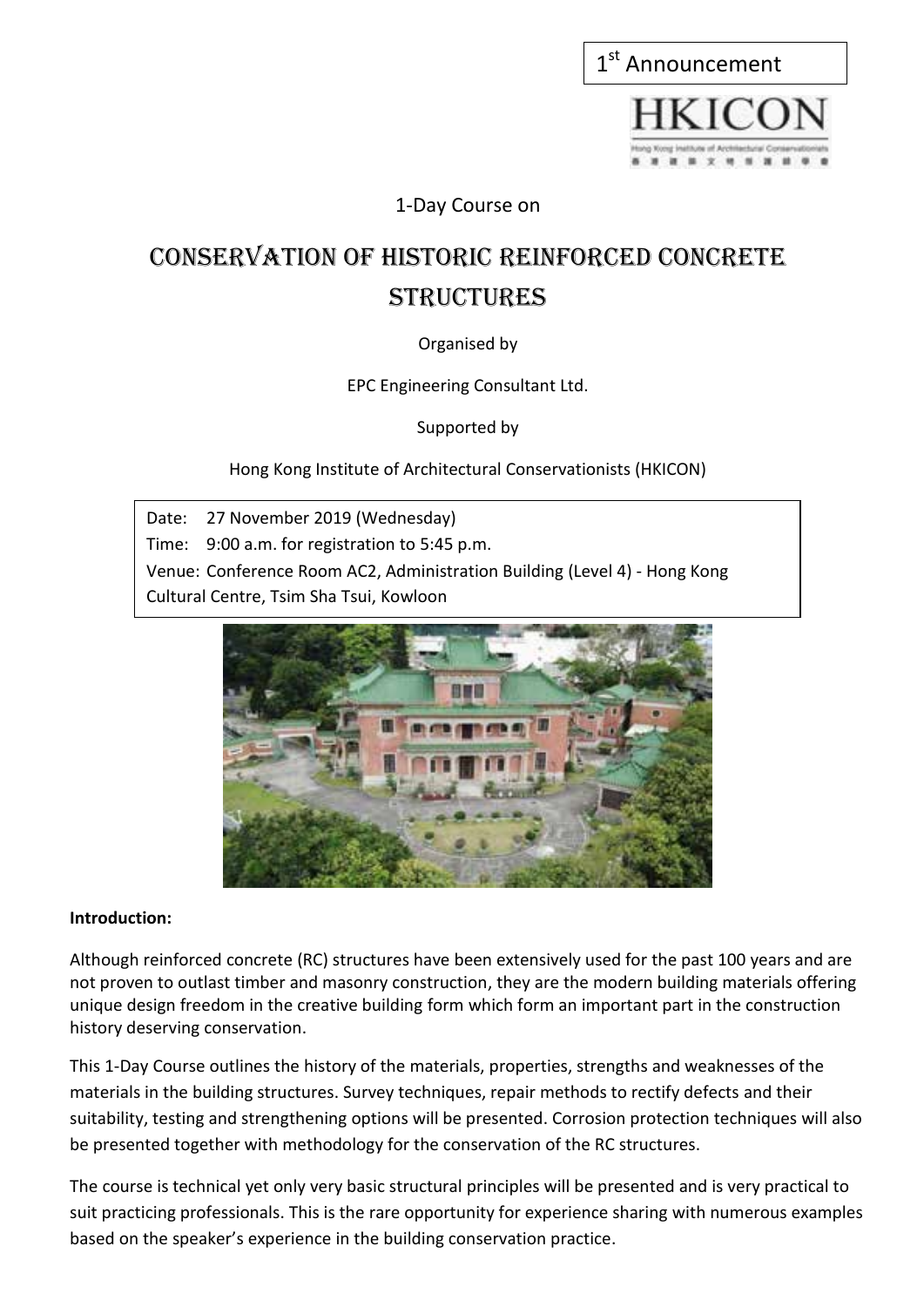**WHO SHOULD ATTEND**: This course has been specifically developed to serve Building professionals including Structural Engineers, Architects, Building Surveyors, Conservationists, Fire Safety Engineers, Property Managers, Regulators, Contractors and Builders working on heritage conservation projects involving historic buildings who need a working knowledge of the RC structures. The course is also suitable for clerk of works, site inspectors, students and graduates who need to acquire the specialist skill of conservation of RC buildings.

**Speaker's Profile:** Ir Eric P.W. CHAN BSc, MSc, DIC, RPE, CEng, MIStructE, MHKIE, MICE



Eric has over 40 years of experience in building structures in the United Kingdom and Hong Kong and has more than 10 years' experience working with historic buildings. Eric served as an in-house structural consultant to the Antiquities and Monuments Office for seven years (2010-2017). Prior to his retirement, Eric was a senior structural engineer of the Heritage Unit in Architectural Services Department (ArchSD). His work in ArchSD included the Yuen Long Theatre, Tsing Yi Complex, Hong Kong Wetland Park and Visitor Centre and many other conservation projects such as Dr Sun Yat-sen Museum and Yau Ma Tei Theatre. He also worked on the Revitalization Scheme,

Financial Assistant Scheme and other conservation of buildings in Private Partnership participation initiated by the Government of HKSAR.

Eric holds a Masters in Concrete Structures from Imperial College in the UK and a Bachelor of Science in Civil Engineering from the City University of London.

#### **Continuing Professional Development Credits:**

The course is considered suitable for 1 CPD-day (6-hour) credits.

\* A 'Certificate of Attendance' will be issued to those who attend all sessions.

**Course Fee**: HK\$1,250 for HKICON Members, HK\$1,300 for members of HKIA, HKIE, HKIS, government officials and HK\$1,500 to others with a special discount for graduates members of the above Institutions and students (including course notes, a 1 CPD-day 'Certificate of Attendance'\* and tea/coffee during morning and afternoon breaks; Lunch is not provided) (Non-refundable)

**Enquiries**: All enquiries about this course should be made to Ir Eric PW Chan, EPC Engineering Consultant Ltd. Tel/WhatsApp 6176 3658 (Email: epcericchan@gmail.com).

**Note**: Limited seating is provided at the venue and early registration is highly recommended. EPC reserves the right to return the cheques to Applicants should the number of Applicants exceeds the seating capacity.

**Official Language:** Cantonese will be used in the presentation and supplement with English technical terms. Course notes will be printed in English.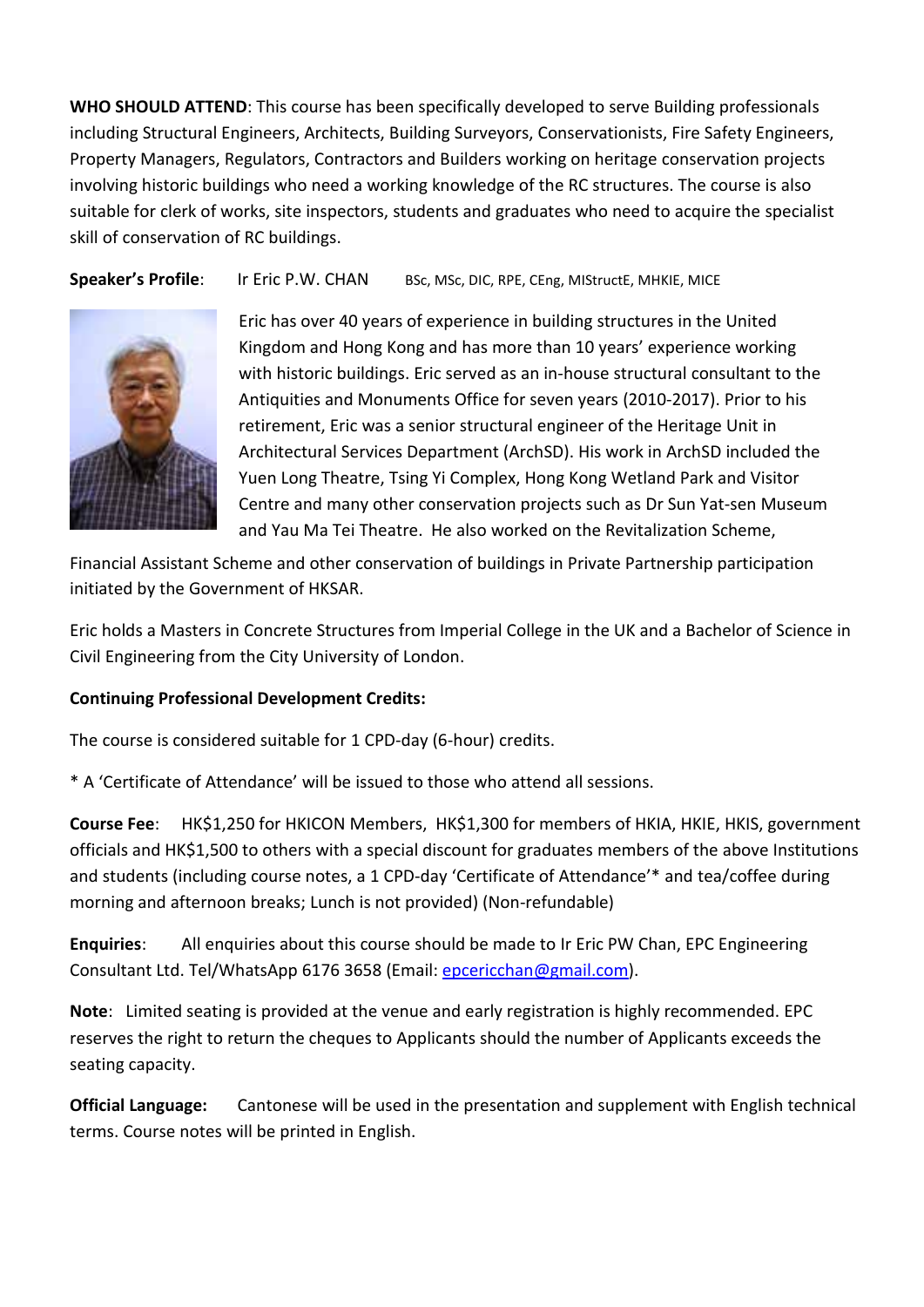### One-day course

## Conservation of Historic reinforced concrete **STRUCTURES**

### Registration Form

(Applications to be received by post on or before  $11<sup>th</sup>$  Nov 2019)

Please follow the 2-step registration procedure:

1. Email the completed registration form to Ir Eric PW CHAN (Email: epcericchan@gmail.com) for reservation.

2. Post the completed registration form to **EPC Engineering Consultant Ltd., P.O. Box 84193, Hunghom** Bay Post Office, Kowloon (to be received on or before 11<sup>th</sup> Nov 2019)

Personal Details:

|               | Surname   Given Name | Name of Company | Member | Phone No.   Email Address |
|---------------|----------------------|-----------------|--------|---------------------------|
| ◢             |                      |                 |        |                           |
| $\mathcal{P}$ |                      |                 |        |                           |
| 3             |                      |                 |        |                           |
| 4             |                      |                 |        |                           |
| 5             |                      |                 |        |                           |

| Item                                                       | <b>Registration Fee</b> | Total no. of registration | Sub-total |
|------------------------------------------------------------|-------------------------|---------------------------|-----------|
| 1. Members of HKICON                                       | \$1,250                 | person(s)                 | $=$ HK\$  |
| 2. Members of HKIA, HKIE, HKIS and<br>government officials | \$1,300                 | person(s)                 | $=$ HK\$  |
| 2. Non-members of the above Institutions                   | \$1,500                 | person(s)                 | $=$ HK\$  |
| 3. Graduate Members & Students**                           | \$750                   | person(s)                 | $=$ HK\$  |
|                                                            |                         | <b>Total amount:</b>      | HK\$      |

\*\*Note: Limited seats at special fees on first-come-first-served basis.

| I enclose a crossed cheque (no. | ) with a sum of HK\$ | payable to |
|---------------------------------|----------------------|------------|
|                                 |                      |            |

EPC Engineering Consultant Ltd. for the registration fee of the captioned course.

Signature:\_\_\_\_\_\_\_\_\_\_\_\_\_\_\_\_\_\_\_\_\_\_\_\_\_\_\_ Date:\_\_\_\_\_\_\_\_\_\_\_\_\_\_\_\_

CPD Certificate of Attendance: Please tick the appropriate box to indicate your choice:

- Yes**,** I/ we would like to have CPD certificate(s).
- $\Box$  CPD certificate(s) not required.